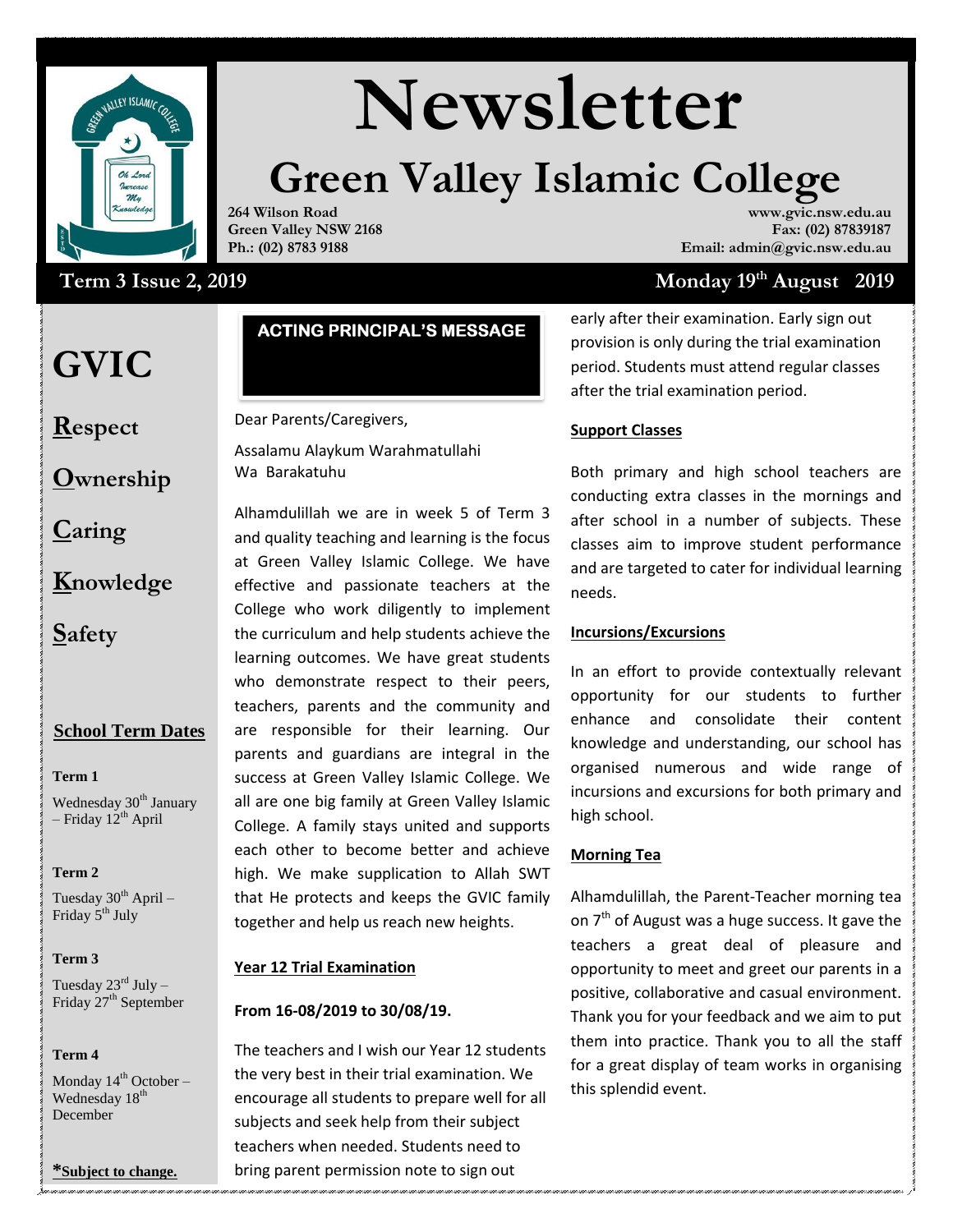#### **Parents' Workshop**

Whole school parent workshop has been organised by the College. More details are further in this newsletter on page three.

#### **School Fees**

Term 3 school fees are due now. Please pay your children's term 3 and any outstanding school fees by using a number of payment methods available. Ask one of our office staff for help in this matter.

#### Mr Riaaz Ali

**MESSAGE** 

Dear Parents/Caregivers,

Assalamu Alaykum Warahmatullahi Wa Barakatuhu

Primary students have been engaged in a number of interactive activities including excursions and celebrations, while simultaneously keeping up with their learning. On behalf of primary staff, I would like to seek parental support in ensuring that the students complete the Premier's Reading Challenge (PRC). The final date for PRC is the  $23<sup>rd</sup>$  of August, 2019. Students are required to read certain number of selected books and upper primary students need to complete book reviews as evidence of their reading. Please encourage your child to read daily as reading is a crucial life-long skill that students will benefit from. **EXERCT SETTLE PRINCIPALES**<br> **EXERCT SERVE THE SERVE THE SERVE THE SERVE THE SERVE THE SERVE THE SERVE THE BUTTLE BUTTLE BUTTLE BUTTLE THE SERVE THE THE SERVE THE SERVE THE SERVE THE SERVE THE SERVE THE SERVE THE SERVE THE** 

#### **NAIDOC Awareness**

On Friday, 5<sup>th</sup> July 2019 GVIC celebrated NAIDOC Week by each class putting together a display that showcased a variety of artefacts, decorations, artwork, poetry and story writing that had a NAIDOC theme. The Year 3 classes in particular put in a great deal of effort and their displays were outstanding in creativity. Although it was a very difficult choice, 3B and 3G came equal second and 3R just nudged into first place due to some

excellent poetry which was very moving and explored the feelings that may have been experienced by Aboriginal and Torres Strait Islander people during Australia's past events. Also to be highly commended were 5G in third place and 5B, 4G and 6B for creativity and overall effort. Classes also took part in learning experiences and history lessons about NAIDOC during the day. Well done, Ms Robbie for the judging and the awards. Thanks to the organising teachers Ms Safiq and Ms Shareek!



#### **Buddy Program**

Current kindergartens are having a fabulous time making new friendships via the Buddy Program which allows weekly sessions of interactions between Year fives and kindergarten students. This program boosts the self-confidence of our youngest students and they also benefit due to the additional academic support provided by their buddies.

#### **Outstanding Performance in Mathletics**

The students who have achieved the top three scores in Mathletics are Fawzaan Shaheem in 5R, Uzayr Hussain